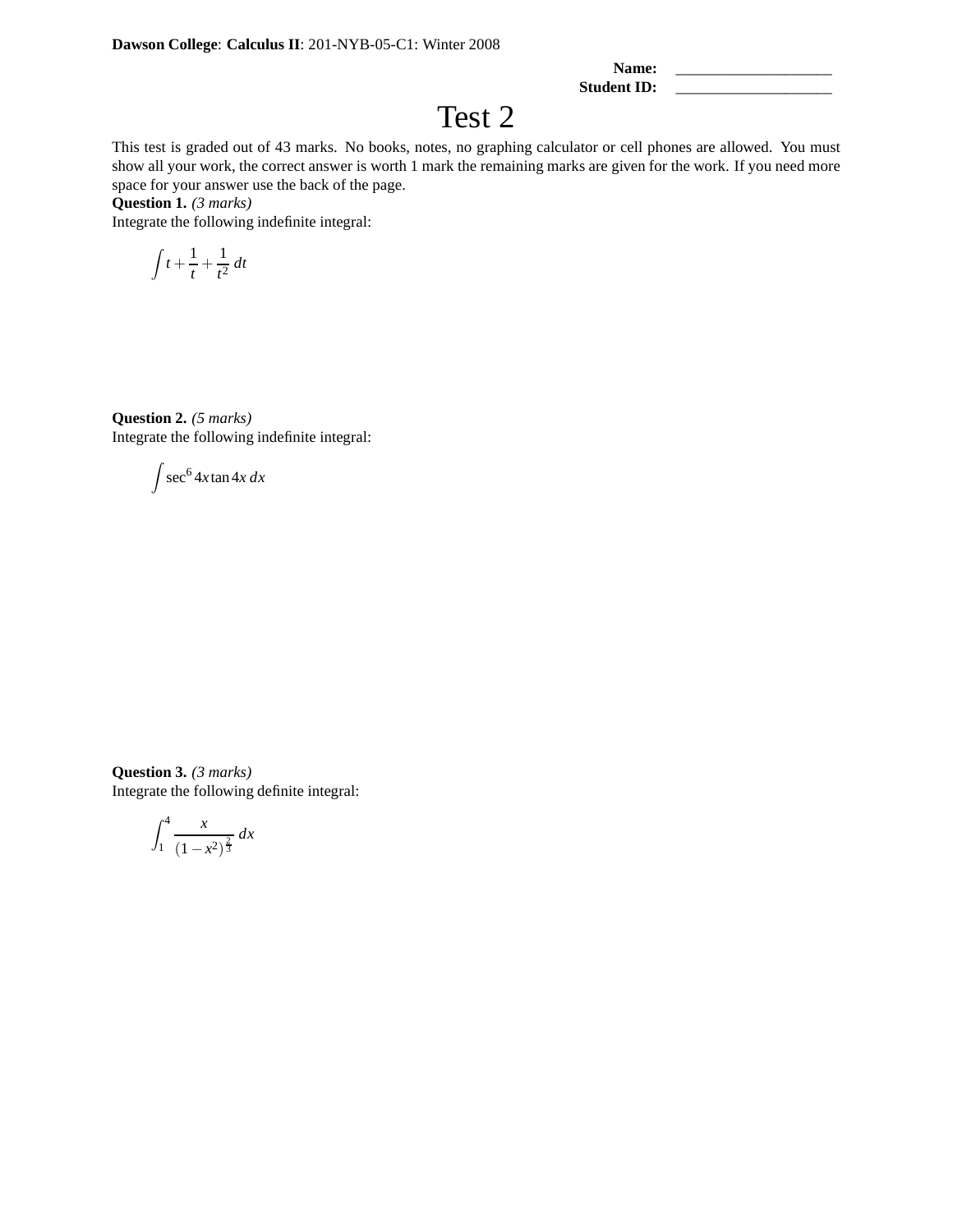**Question 4.** *(3 marks)* Integrate the following definite integral:

$$
\int_1^4 \frac{u-2}{\sqrt{u}} \, du
$$

**Question 5.** *Sketch (2 marks) and area (2 marks)*

Sketch the graph of the algebraic function  $f(x) = x^2 + 2x + 1$  and  $g(x) = 3x + 3$  then find the area bounded by the two functions.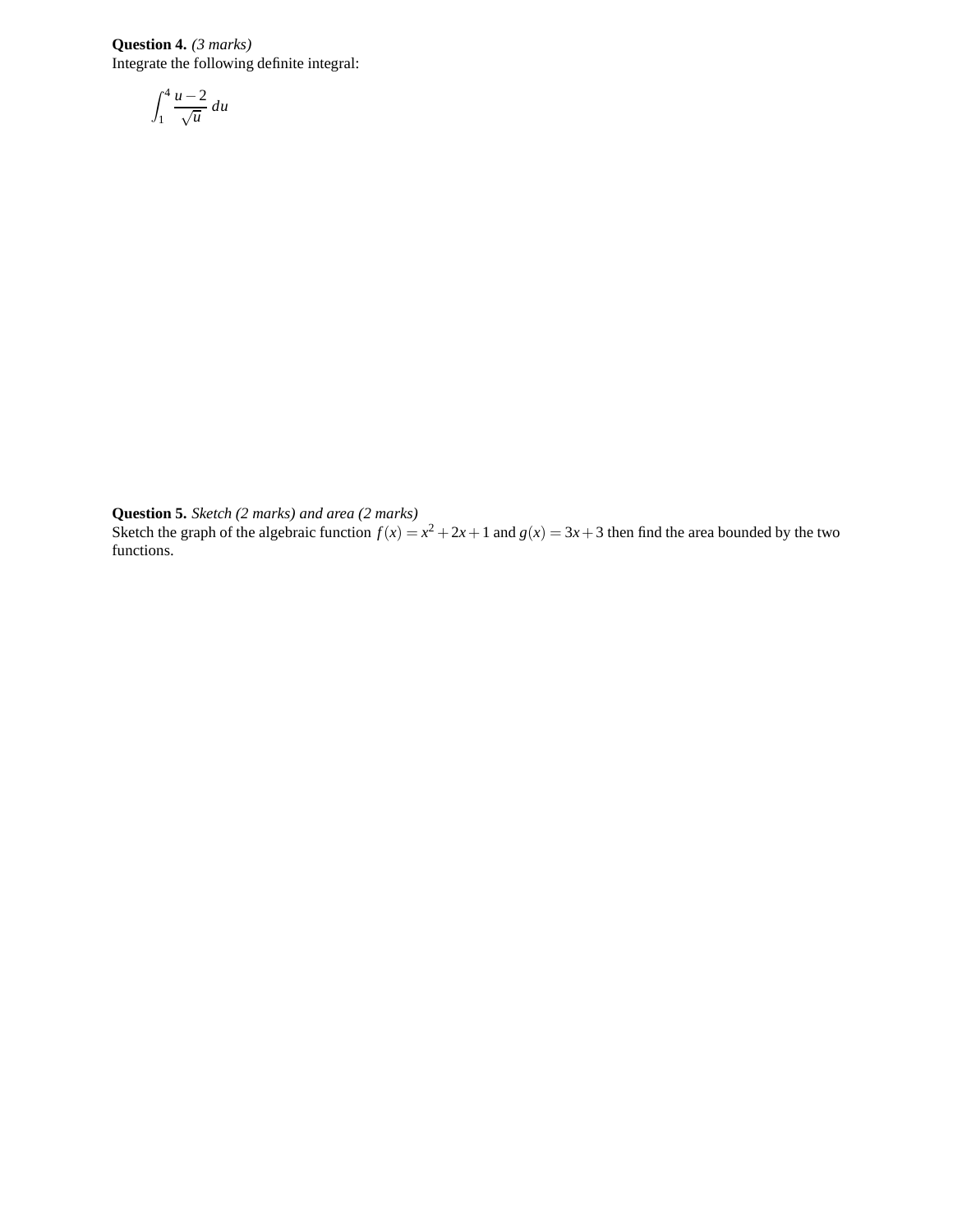**Question 6.** *(5 marks)* Integrate the following indefinite integral:

$$
\int \frac{x^2}{x-1} \, dx
$$

**Question 7.** *(5 marks)* Integrate the following indefinite integral:

 $\int e^x \sin x \, dx$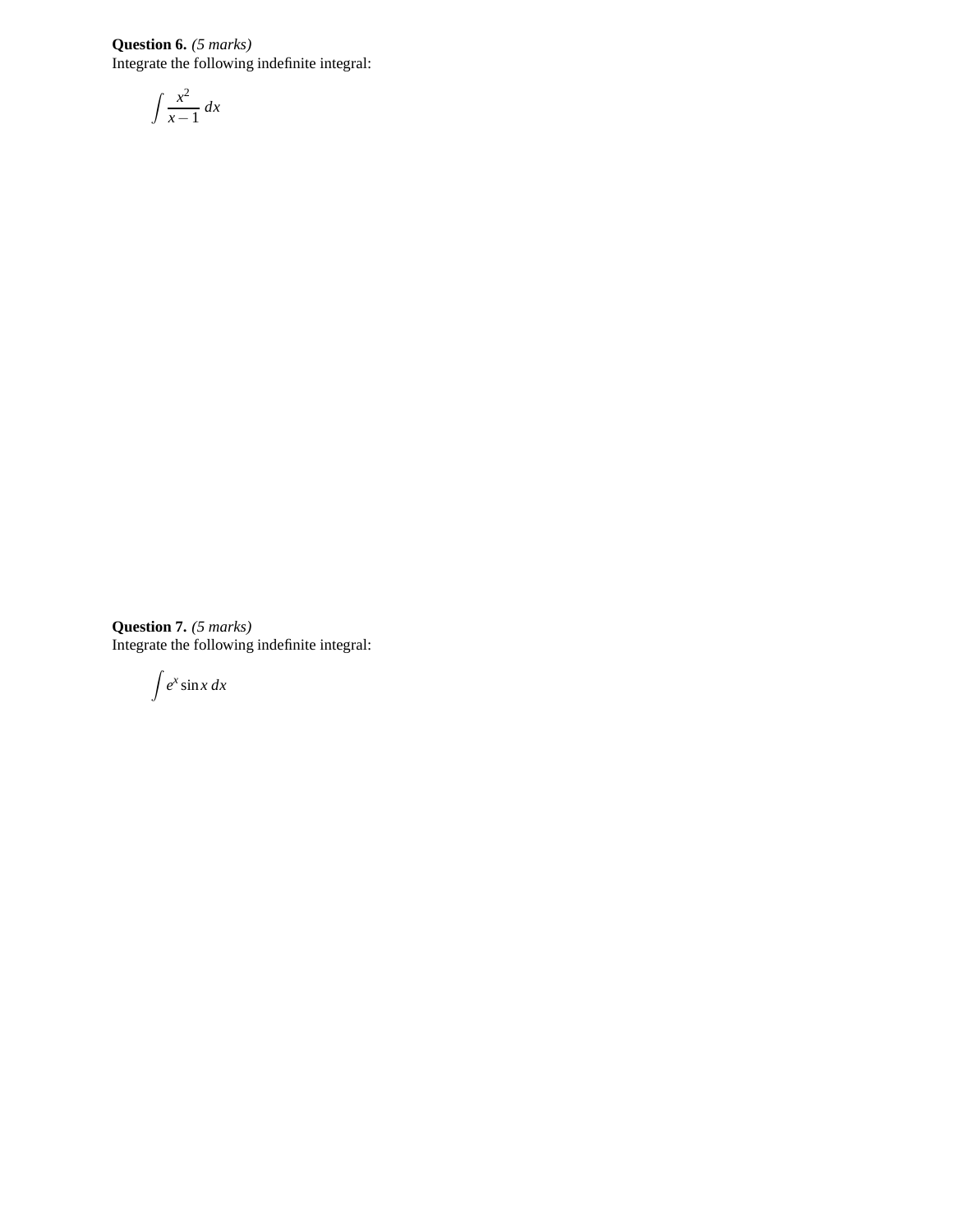**Question 8.** *(5 marks)* Integrate the following indefinite integral:

$$
\int \sin^2 x \cos^2 x \, dx
$$

**Question 9.** *(5 marks)* Integrate the following indefinite integral:

$$
\int \frac{9x^3}{\sqrt{1+x^2}} \, dx
$$